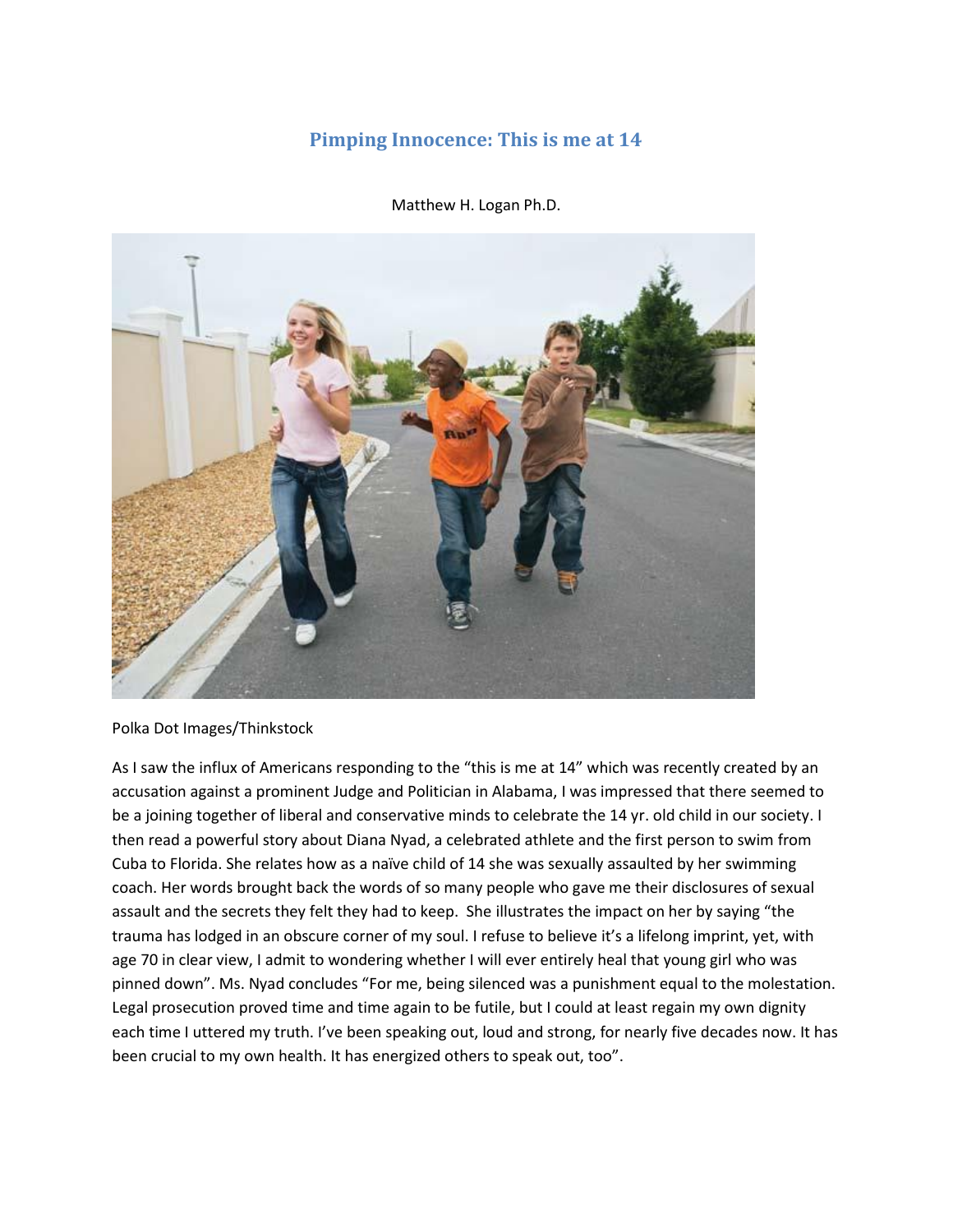It's time to speak out and support our 13-15 year old "children" who are being marketed and sold into sexual slavery by those who seek financial gain and have no concern about the gain earned through the pain and agony suffered by a child. It's also time to speak out about the purveyors or the consumers within the sex slavery who assuage their minds with the knowledge that they aren't pedophiles. Finally, it's time to reclaim our "adolescent children" and bring them back into protection from those who hide behind benign terms such as "pimps" and "johns".

As I was researching this topic I came across a blog where a 29 year old male was asking a psychologist if it was perverted for him to be more attracted to a 14 year old girl than a woman in his own age group and if he was actually a pedophile. He was much relieved when the psychologist allayed his fears by assuring him that a 14 year old girl was not pre-pubertal and therefore he did not have to worry about being a pedophile. As disturbing as this may sound it truthfully reveals the state of thought by the APA (American Psychiatric Association) who has rejected a proposal to have the words "prepubescent and pubescent child" added to the definition of Pedophilic Disorder. Presently a person over the age of 16 may be diagnosed as a pedophile only if they have "over a period of at least 6 months, recurrent, intense sexually arousing fantasies, sexual urges, or behaviors involving sexual activity with a prepubescent child or children (generally age 13 years or younger)" (American Psychiatric Association, 2013 p. 697). Amazingly enough even though most laws protect our 14/15 year olds, it is not seen in the mental health arena as being deviant when an adult has an exclusive pattern of arousal to a 14 year old boy or girl. Further, having recently been cross examined vociferously on the subject of prepubescent age, there is a strong likelihood that the ages of 12 and 13 will not be accepted as prepubescent in diagnosing pedophilic disorder unless there is evidence provided of prepubescent physical characteristics. In this particular case the accused had admitted to sexually assaulting 36 boys (ages 12- 15) and if it had not been for the latest victim being a 12 year old boy who was clearly prepubescent, the diagnosis of pedophilia would have likely been rejected.

While I applaud the fact that most western countries have the age of sexual consent at 16 or above, I see 3 years (13-16) of a child's life to be inadequately protected, not just by a lack of due consideration in the courts, but by society in general. This is not just apathy but seems to be a concerted effort to normalize the behaviour of those who prey on our children. Their arguments are summed up by Allen Frances M.D. who was the chair of the DSM IV Task Force (Frances, 2011):

"Evolution has programmed humans to lust for pubescent youngsters--our ancestors did not get to live long enough to have the luxury of delaying reproduction. For hundreds of thousands of years, sex followed closely behind puberty. Only recently has society chosen to protect the moratorium of adolescence and to declare as inappropriate and illegal a sexual interest in the pubescent. This is a wonderful idea, but you can't change human nature by fiat. Surveys show that sexual interest in pubescent youngsters remains very common and anyone who doubts the numbers should do a study of Calvin Klein ads". He adds "if an illustrative age is kept at all in DSM 5, it should be lowered to reflect the current earlier onset of puberty"

What I glean from that statement is that this is all about how we are programmed by evolution and so it's natural and normal and that it's normal reproductive behavior. I'm not sure how he figures lusting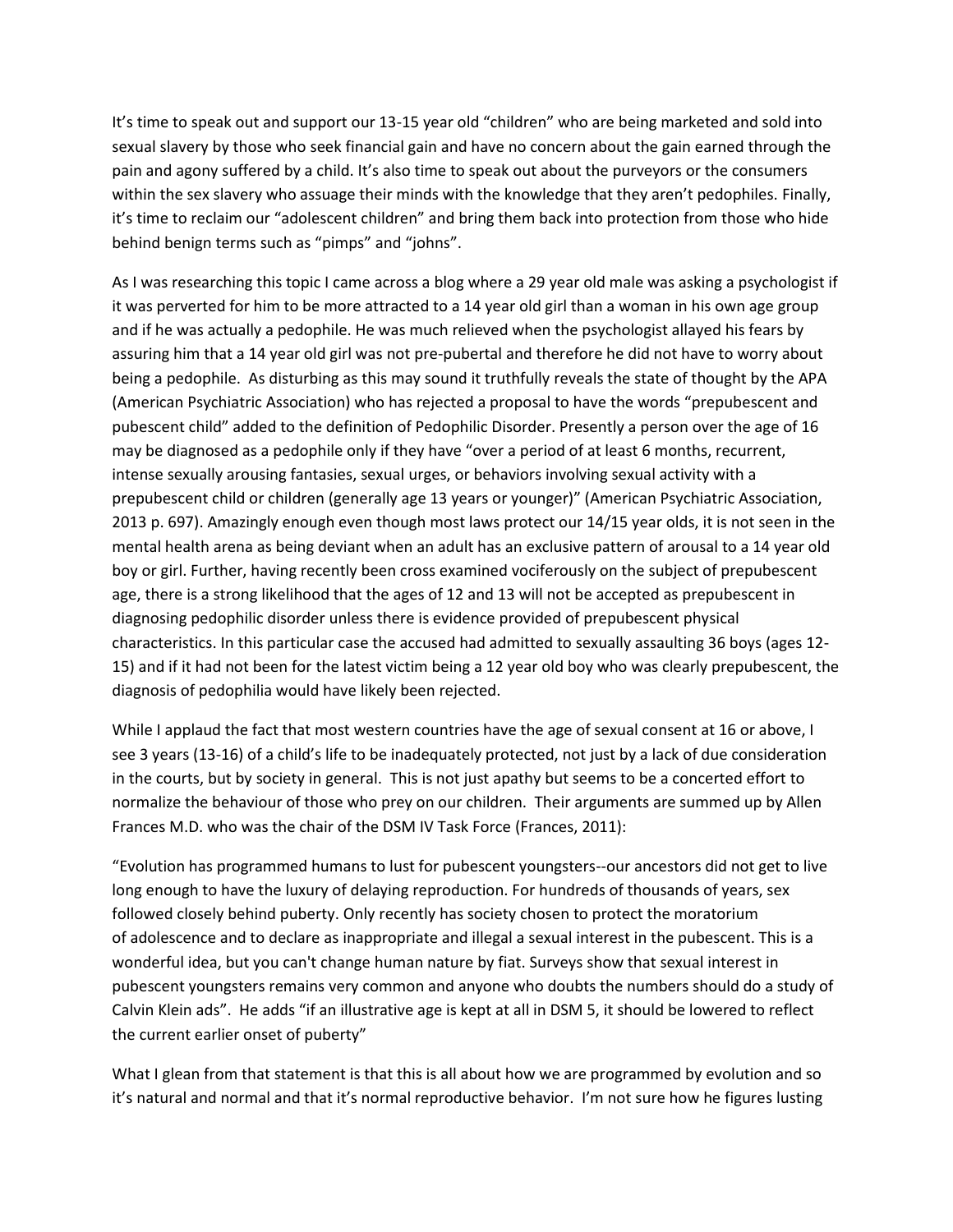after a 13/14 year old boy would be evolutionarily programmed for reproduction. Are we to base the protection of our children on surveys that show a sexual interest in them and Calvin Klein ads that perpetuate this deviant behavior? Finally, it is true that there is an earlier onset of puberty currently so shouldn't we be concerned that we may soon be discussing the 10/11 year old child as being left out in the next version of the DSM-5?

The World Health Organization in its International Classification of Diseases (ICD-10) defines Pedophilia as a sexual preference for children of prepubertal or early pubertal age. (WHO, 1992, p. 219). This includes our 14 year olds as it should but I fear that this may not be upheld in the next version of the ICD. We are headed in the wrong direction and being led by academics who do not live in the real world and hopefully inadvertently are opening our vulnerable 13-14 year old sons and daughters to callous individuals who prey on others to gratify their own selfish needs.

Although many laws declare that any person under the age of 18 is a child, the law protecting children from sexual crimes does not provide young people age 13 and 14 the same level of protection as younger children. These children fall through the cracks in society, without the same basic protections as younger children to be kept safe, recover or get justice. The investigative mandate of many Child Protection Section includes: (1) all complaints concerning sexual abuse of children under 14 years old; (2) sexual assault complaints pertaining to youths between 14 and 17 years old where the suspect is in a position of trust or authority over the youth (such as group homes, schools, etc.); (3) all serious physical assaults and neglect issues pertaining to children under 14 years old; (4) incidents of "stranger" abductions of children under 14 years old. So I ask, who is watching out for our 14 year old children?

As 13–15 year olds cannot legally consent to sex, they are protected (but only if the defendant could not reasonably believe the child was 16). People who sexually exploit children particularly prey on the most vulnerable. They will go to great lengths to target vulnerable young people, using gifts, affection, money, alcohol, drugs - or the promise of love. Victims are commonly teenagers in the care system, with backgrounds of abuse and neglect, learning disabilities or with mental health problems.

Sexual slavery is a multi-billion dollar industry. It hits the most fragile and vulnerable people in our societies. Twenty-seven per cent of those trafficked are children. More than one in four people who should be enjoying their childhood are being robbed of it instead, exploited in brutal and unimaginable ways. Up to 60 per cent of victims are women. When you account also for young girls, this figure becomes a harrowing 75 per cent (Ban Ki-moon, 2014).

The size of the underground commercial sex economy in 2007 was \$290 million in Atlanta alone. According to the National Center for Missing and Exploited Children, 1 in 6 child runaways end up becoming victims of sex trafficking. Grooming gangs and pimp-run sex operations have sprung up where authorities have arrested hundreds of abusers. Child sex-traffickers routinely use the internet to pimp out children. Pimps and traffickers view the underground sex economy as a low-risk, high-reward enterprise. They report incomes from \$5,000 to \$32,833 a week. Slavery is growing because trafficking is so lucrative — a pimp can earn \$280,000 a year from one sex-trade worker (Carville, 2015).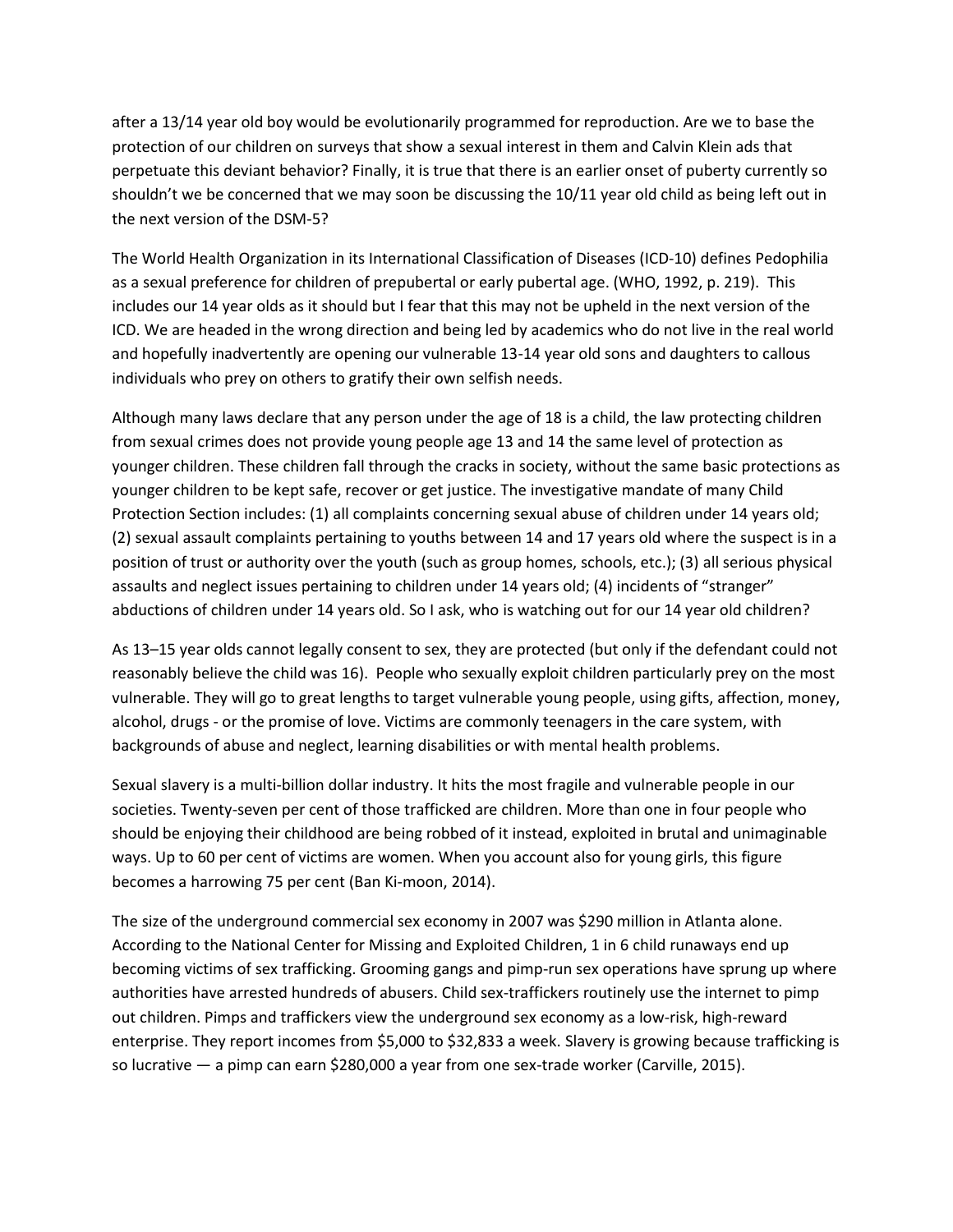The MTV show "Pimp My Ride" depicts the word "pimp" being used as synonymous with "cool" and "top-of-his-game." This is a benign term that seems to bring legitimacy to an industry that is violent and dehumanizing. Pimp, a **P**urveyor **I**n **M**isogynous **P**rostitution (PIMP). One who procures sexual services for men and fuels the aggression toward women. It is my belief that we have too long been soft on these parasites who are willing to gain from others' misery. The word "pimp" does not adequately conjure up the psychopathic monster who uses charm to seduce girls and young women into his snare and once caught in the web, uses violence and drugs to keep the prey as puppets in a highly lucrative play. As someone who has encountered many of these individuals, both as a police officer and later as a forensic psychologist, I have no hesitation using the terms slave traders and psychopath. Some of the highest scores I have rendered on the Psychopathy Checklist- Revised (PCL-R) were to these sexual slave traders whose charm, manipulative ability, callous, lack of empathy and remorse, and parasitic lifestyle were readily evident. Their psychopathic charm allows them to coerce the targets they choose and turn them into property to be owned and controlled. They choose this trade as it is less risky than committing other crimes and "risk reward" is at its height. They tell me that they are "managers" and "security" in the game. They also tell me that they avoid "minors" due to fear of arrest but I know better because a 14 year old girl or boy is a valuable commodity…remember "high risk/high reward".

He has "pimpin" tattooed across his knuckles, two tear drops on his cheek and "f--- all bitches" on his chest. Matthew Deiaco is facing 19 charges, including human trafficking, assault causing bodily harm, unlawful confinement and kidnapping. He awaits trial in Toronto. Deiaco says "most of these girls, like I said, they're broken. It's not hard; you just gotta answer their call. You get in there, you find the crack; like some are drugs, some are just, they need to hear 'I love you.' " But, he adds, it's all an illusion because "there is no love in the sex trade". Deiaco no longer uses love to lure women into the sex trade. "I'm not going to sit here and lie to them and say, 'Oh, I love you.' I don't. I love my money" (http://projects.thestar.com/human-sex-trafficking-ontario-canada/).

Sex Trade Activists are downplaying statistics indicating that many girls started into prostitution at age 14-15 and that they feel like slaves who would love to get out. The activists downplay this reality so the consumers (commonly known as "Johns") will not feel they are doing any harm in purchasing sex. I believe the activists can relax on their concerns because those purchasing sex have little capacity for empathy and remorse. As a society we need to ramp up our efforts to reduce the slave purchase and particularly the illegal sexual exploitation of girls and boys within the slave trade. The first thing we need to do is change the nomenclature and refer to these "Johns" as "Sexually Inadequate Curb Crawlers" or SICC. Now we know they don't purchase sex because they are sick; this action does not necessarily belie a mental illness or sickness. They choose to purchase boys and girl because they are sexually and socially inadequate (SICC). Perhaps this terminology would have more effect than the hope that these individuals would see themselves as victimizers. Former United Nations Secretary General Ban Ki-moon caps it well in saying: "The scale of human trafficking is atrocious. The silence that conceals this crime is disgraceful. We have to speak out because the victims are living in fear for their lives. We have to raise our voices for them. That means confronting the social and economic conditions that abet this crime. It means arresting the traffickers. And above all, it means protecting the victims" (Hagar International, 2017).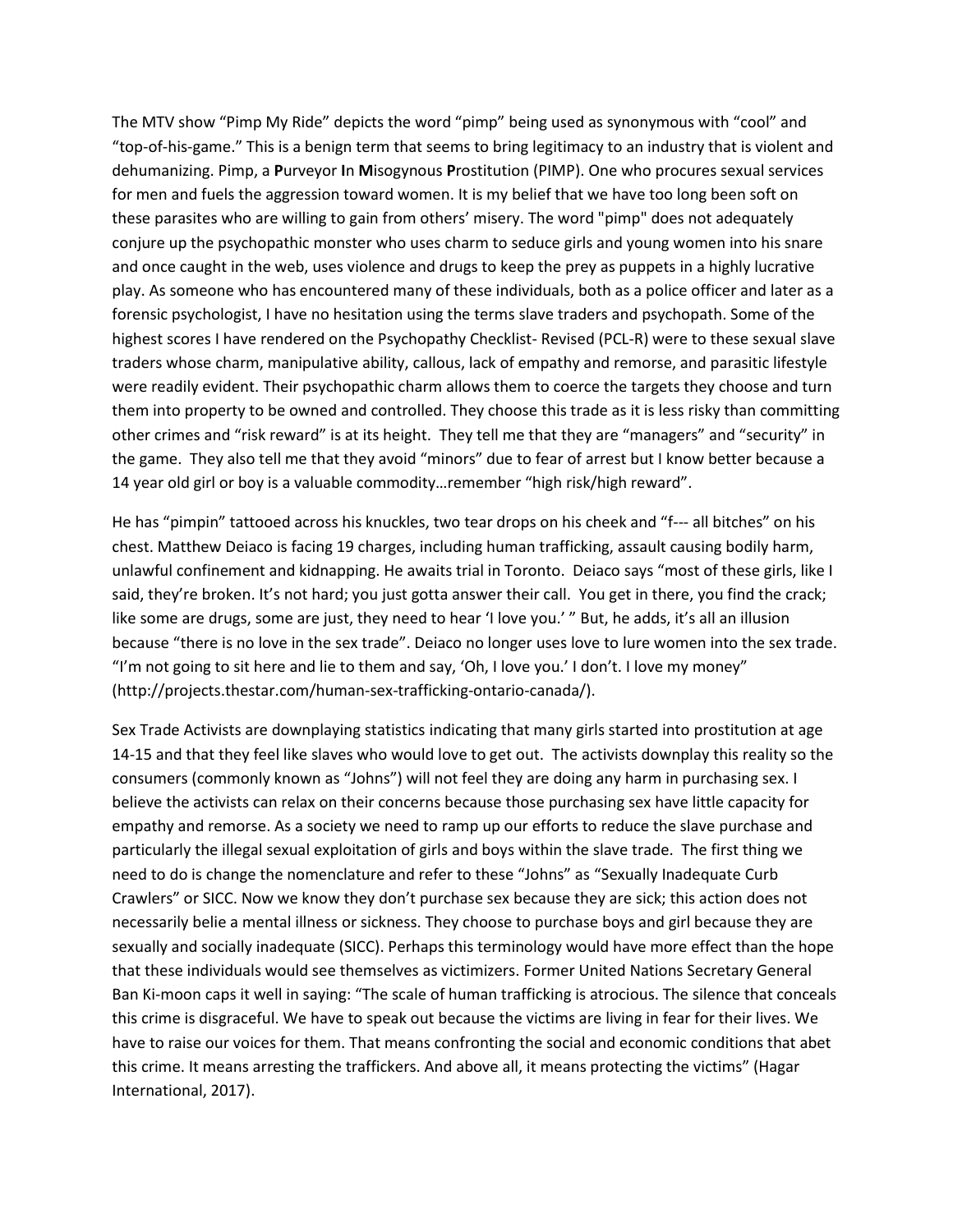While most types of sexual crimes against children rose in 2016, the biggest increase was in incidents of sexual interference, the act of touching any person under the age of 16 for sexual purposes. sexual violations against children reported in 2016, a spike of 30 per cent from 2015. Child pornography offences have exploded by more than 200 per cent in the last decade (Harris, 2017). The United Nations Convention on the rights of the child (Article 1): defines a 'child' as a person below the age of 18, unless the laws of a particular country set the legal age for adulthood younger. The Committee on the Rights of the Child, the monitoring body for the Convention, has encouraged States to review the age of majority if it is set below 18 and to increase the level of protection for all children under 18. (UN, 1989). Assessment of data from Demographic and Health Surveys in 64 developing countries led to the conclusion that boys and girls aged 14 and younger are universally "too young" to make safe and consensual transitions to partnered sexual activity that includes coitus; that 15–17-year-olds may or may not be too young, depending on their circumstances; and that 18-year-olds are generally "old enough" (Dixon-Mueller, 2008).

Adolescence is one of the most rapid phases of human development where biological maturity precedes psychosocial maturity. The characteristics of both the individual and the environment influence the changes taking place during adolescence and younger adolescents may be particularly vulnerable when their capacities are still developing. Many of the health-related behaviours that arise during adolescence have implications for both present and future health and development. Sexually active adolescents are at higher risk for acquiring STIs due to behavioral, biological, and physiological factors. Alcohol use and obesity in early adolescence not only compromise adolescent development, but they also predict health-compromising alcohol use and obesity in later life, with serious implications for public health. Adolescent behavioral choices have severe consequences whether it is lifelong alcohol/ drug abuse, incarceration, or even an early death. One of the most cogent arguments for increased intervention into the lives of our 13-14 year old children surfaces in the adolescent brain development literature. Theories of adolescent brain development concur on the importance of how delayed maturation of the prefrontal cortex (PFC) and other frontal regions relate to developmental immaturities in cognitive control, attentional regulation, response inhibition, and other relatively advanced cognitive functions (Spear, 2013). These developmental immaturities give way to increases in novelty seeking, sensation seeking, and risk taking, and greater per-occasion alcohol use (Steinburg, 2010). Simply put, decision-making, organization, impulse control and planning for the future occur later in adolescence and changes are often not complete until age 22. So we have our 13-14 year old daughter or son who does not have inhibitory control in emotional circumstances and gravitates toward risk taking behavior seeking reward and pleasure. Reward seeking was found to increase and peak in mid adolescence (i.e., approximately 14 –15 years) and then to gradually decline into adulthood (Caufman et al, 2010). This age of 14 is a critical time of life where experiences are critical in altering trajectories away from or toward positive or negative outcomes. With this information, would we not want to protect our child even more?

It's time to reflect on the theme "this is me at 14" and understand how ill equipped we were at that age to handle the onslaught of physical and emotional change. Fast forward to 2017 and zoom in on the Pied Pipers who lead our children away while learned members of society pontificate on whether children are adolescent or juvenile.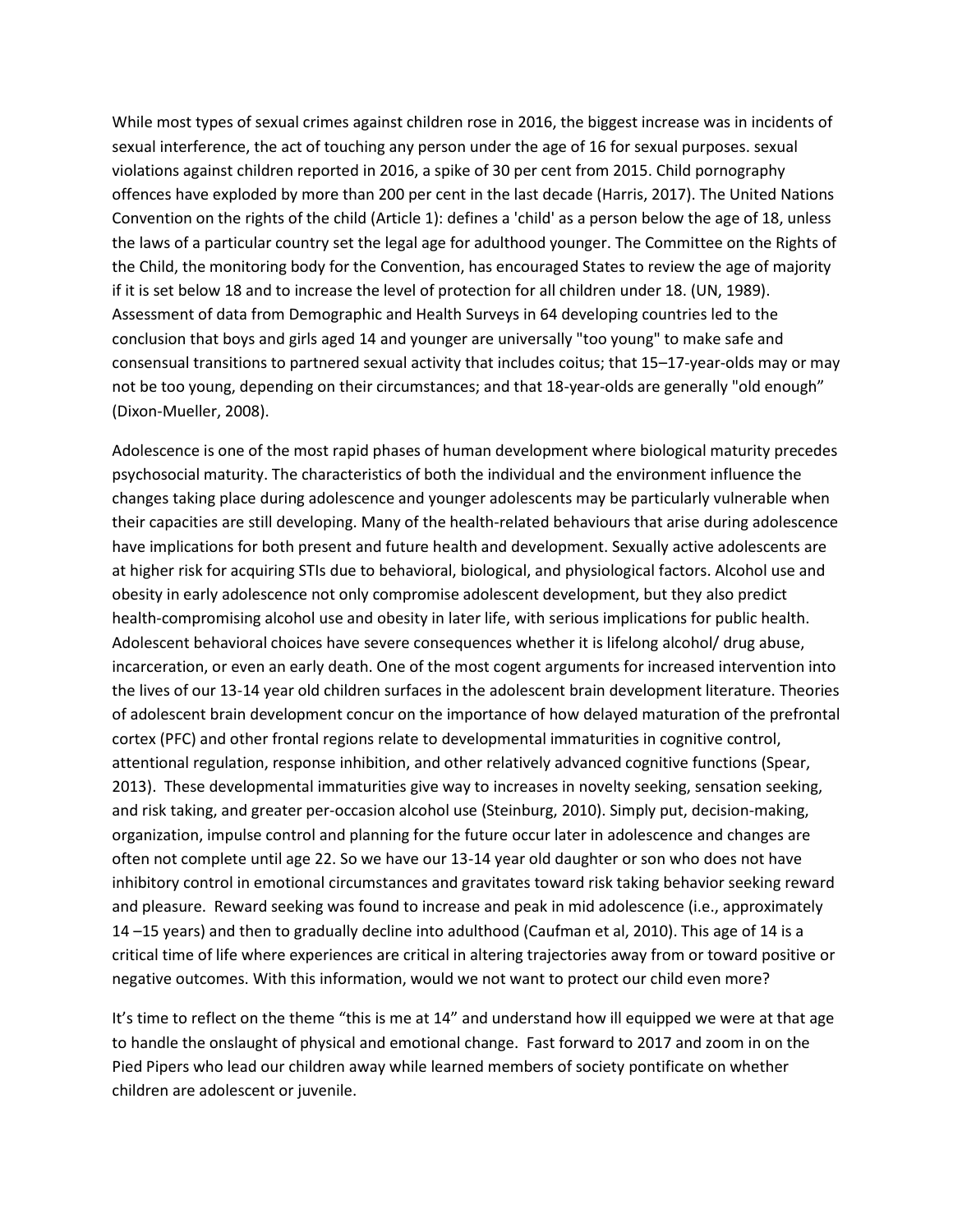Dietrich Bonhoeffer long ago said "The test of the morality of a society is what it does for its children". I might add…it is what we do for all our children, even our 14 year olds.

## **Author's Biography**

Dr. Matt Logan was a police officer and criminal investigative psychologist with the Royal Canadian Mounted Police for 28 years. Presently he consults with criminal justice agencies worldwide, provides expert evidence in court, and is a dynamic conference speaker.

Address correspondence to:

Matthew H. Logan Ph.D. HALO Forensic Behavioural Specialists at: matt logan6@gmail.com

## **References**

Ban Ki-moon (2014 November 2). United Nations Secretary-General Notes. Remarks at charity reception in support of the Trust Fund for Victims of Human Trafficking, Vienna, Austria. Retrieved from https://www.un.org/sg

Bonhoeffer, Dietrich Quotes*.* (n.d.). *Quotes.net.* Retrieved December 1, 2017, from [http://www.quotes.net/quote/11066.](http://www.quotes.net/quote/11066)

Cauffman E, Shulman EP, Steinberg L, et al. (2010). Age differences in affective decision making as indexed by performance on the Iowa gambling task. Developmental Psychology; 46: 193–207.

Carville, Olivia (2015 December 18). Accused pimp describes ways women get lured into human sex trafficking. The Toronto Star. Retrieved from [https://www.thestar.com/news/crime.](https://www.thestar.com/news/crime)

Dixon-Mueller R. How young is 'too young'? Comparative perspectives on adolescent sexual, marital, and reproductive transitions. Studies in Family Planning. 2008; 39(4): 247–262.

American Psychiatric Association. (2013). Diagnostic and statistical manual of mental disorders (5th ed.). Washington, DC.

Frances, A. J. (2011, June). DSM 5 Needs to Reject Hebephilia Now. Psychology Today. Retrieved from [https://www.psychologytoday.com/blog.](https://www.psychologytoday.com/blog)

Hagar International (2017). Trafficking in Person's (TIP) Report 2017.

Harris,Kathleen (2017 July 24). CBC News. Retrieved from http://www.cbc.ca/news/politics.

Nyad, Diana. My Life After Sexual Assault. The New York Times. NOV. 9, 2017